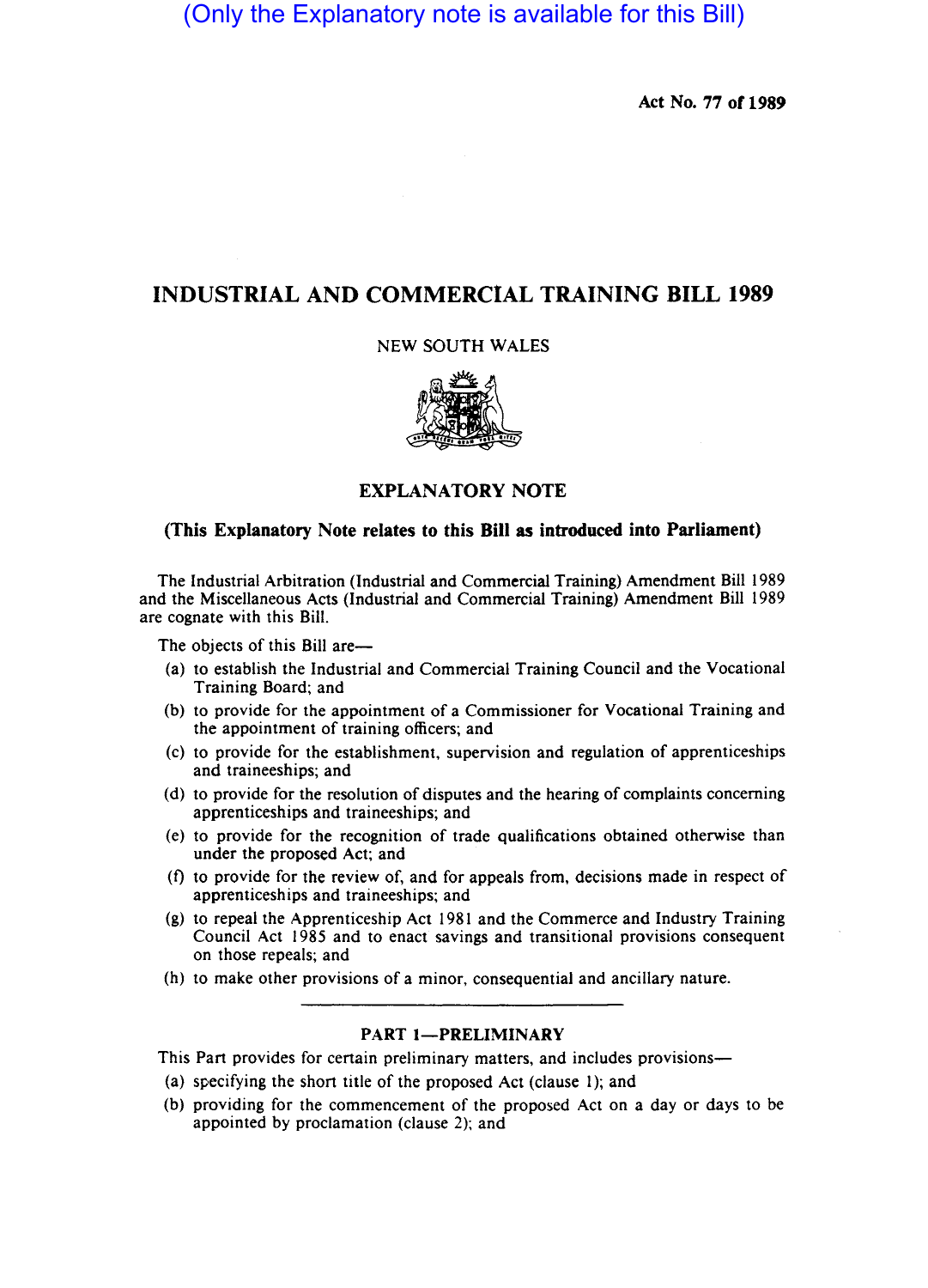*Industrial and Commercial Training 1989* 

- (c) specifying the object of the proposed Act (clause 3); and
- (d) defining certain expressions for the purposes of the proposed Act (clause 4); and
- (e) establishing the relationship between the proposed Act and the Industrial Arbitration Act 1940 (clause 5); and
- (f) providing that the proposed Act is to bind the Crown (clause 6).

#### PART 2-ADMINISTRATION

This Part, which contains 4 Divisions, provides for the administrative machinery that will be needed in connection with the proposed Act.

Division I deals with the proposed Industrial and Commercial Training Council, and contains provisions-

- (a) constituting the Council as a body corporate consisting of 13 members, of whom-
	- (i) I shall be the Secretary of the Department of Industrial Relations and Employment; and
	- (ii) I shall be the proposed Commissioner for Vocational Training; and
	- (iii) 8 shall be appointed by the Minister from persons having knowledge and experience relating to industrial or commercial training; and
	- (iv) 2 shall be appointed by the Minister, on the nomination of the Minister for Education and Youth Affairs, I of whom shall be appointed to represent the Department of Technical and Further Education; and
	- (v) I shall be appointed by the Minister on the nomination of the Commonwealth Minister for Employment, Education and Training,

(clause 7); and

- (b) specifying that the objects of the Council will be-
	- (i) to investigate matters relating to industrial and commercial employment and to the need for industrial and commercial training; and
	- (ii) to advise the Minister on matters relating to existing and proposed courses of industrial and commercial training; and
	- (iii) to approve courses of industrial and commercial training to be undertaken by apprentices and trainees under the proposed Act; and
	- (iv) to supervise the provision of industrial and commercial training under the proposed Act; and
	- (v) to monitor the provision of industrial and commercial training conducted otherwise than under the proposed Act,

(clause 8); and

- (c) providing for the appointment of staff for the Council and enabling the Council to make use of the staff and facilities of government departments, administrative offices and public and local authorities (clause 9); and
- (d) conferring certain advisory functions on the Council (clause  $10$ ); and
- (e) providing for the establishment of advisory committees to assist the Council in the exercise of its functions (clause  $11$ ); and
- (f) enabling the Council to delegate its functions (clause 12).

Division 2 deals with the Commissioner for Vocational Training, and includes provisions-

(a) providing for the appointment of the Commissioner (clause 13); and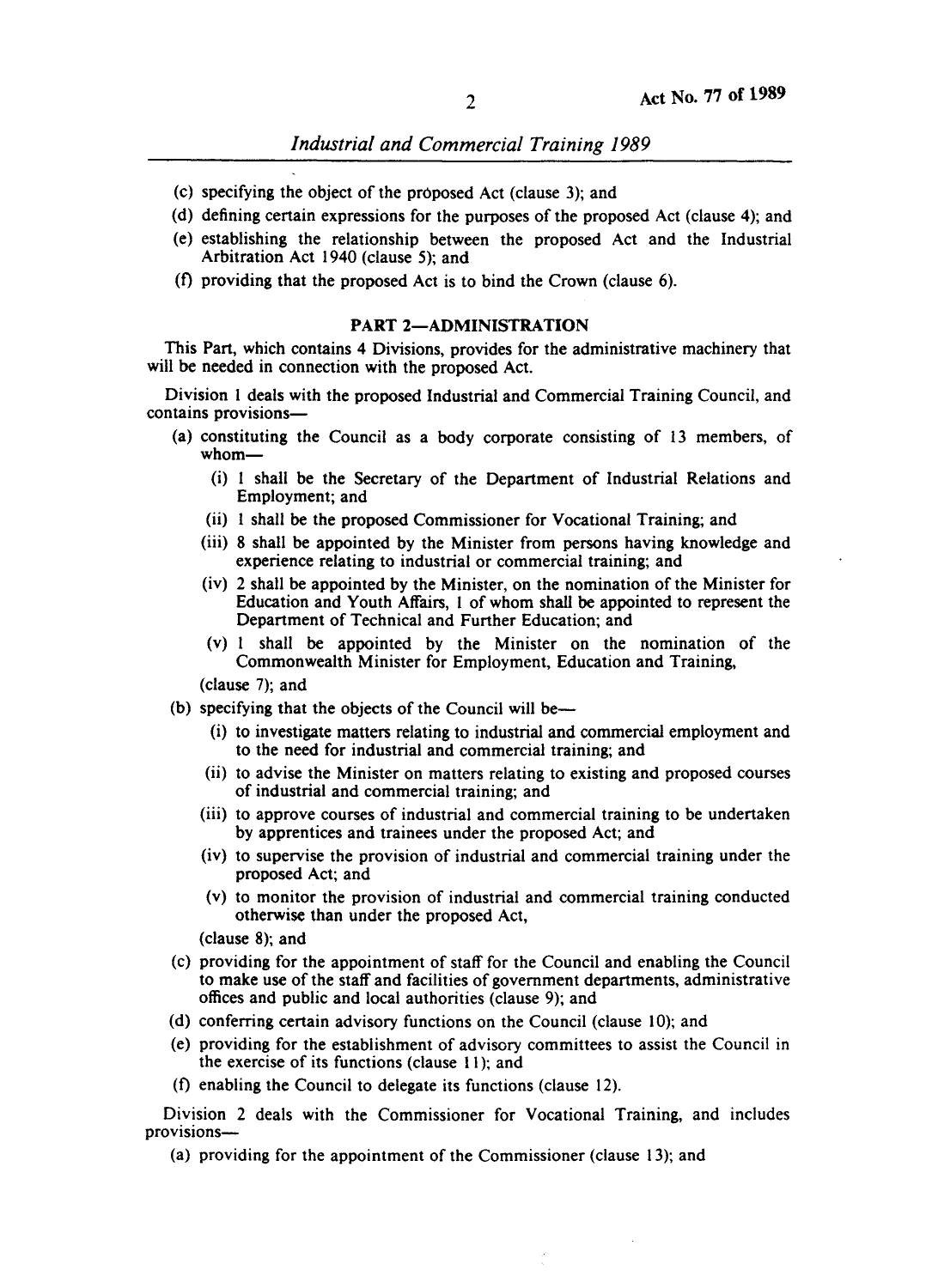- (b) providing that the Commissioner shall have such functions as may be conferred or imposed on the Commissioner by or under the proposed Act or any other Act (clause 14); and
- (c) enabling the Commissioner to delegate his or her functions (clause 15).

Division 3 deals with the Vocational Training Board, and includes provisions—

- (a) providing for the establishment of the Board (clause 16); and
- (b) providing that the Board shall have such functions as may be conferred or imposed on it by or under the proposed Act or any other Act (clause 17); and
- (c) specifying the manner in which the Board shall be constituted for the purpose of exercising its functions (clause 18),

Division 4 deals with training officers, and includes provisions—

- (a) providing for the appointment of persons (whether public servants or not) as training officers for the purposes of the proposed Act (clause 19); and
- (b) conferring certain functions on training officers (clause 20),

#### PART 3-INDUSTRIAL AND COMMERCIAL TRAINING

This Part, which contains 4 Divisions, provides for the creation of training schemes for apprentices and trainees, for the establishment and supervision of apprenticeships and traineeships and for certain consequential matters.

Division 1 deals with the creation of training schemes, and contains provisions-

- (a) enabling the Minister, by order published in the Gazette, to designate any vocation to be a declared trade or a declared calling (clause 21); and
- (b) enabling the Council to make vocational training orders in relation to declared trades and declared callings, being orders that specify-
	- (i) the appropriate term of apprenticeship or traineeship in that trade or calling; and
	- (ii) the appropriate courses of studies to be undertaken by apprentices or trainees in that trade or calling; and
	- (jji) the appropriate courses of on-the-job training to be provided to apprentices or trainees by employers in that trade or calling; and
	- (iv) such other matters relating to the training of apprentices or trainees in that trade or calling as the Council considers appropriate,

(clause 22); and

(c) enabling the Council to issue vocational training guidelines, in relation to declared trades and declared callings, as to how the functions under proposed Part 3 are to be exercised by the Board or by the Commissioner (clause 23),

Division 2 deals with apprenticeships, and contains provisions—

- (a) prohibiting the employment of a person who is under the age of 21 in a declared trade unless the person is either an apprentice or a qualified tradesperson in that trade (clause 24); and
- (b) providing for the making of applications for the establishment of an apprenticeship (clause 25); and
- (c) requiring an employer who employs a person who is under the age of 21 as a probationary apprentice in a declared trade to apply for an apprenticeship for that person within 14 days of employing the person (clause 26); and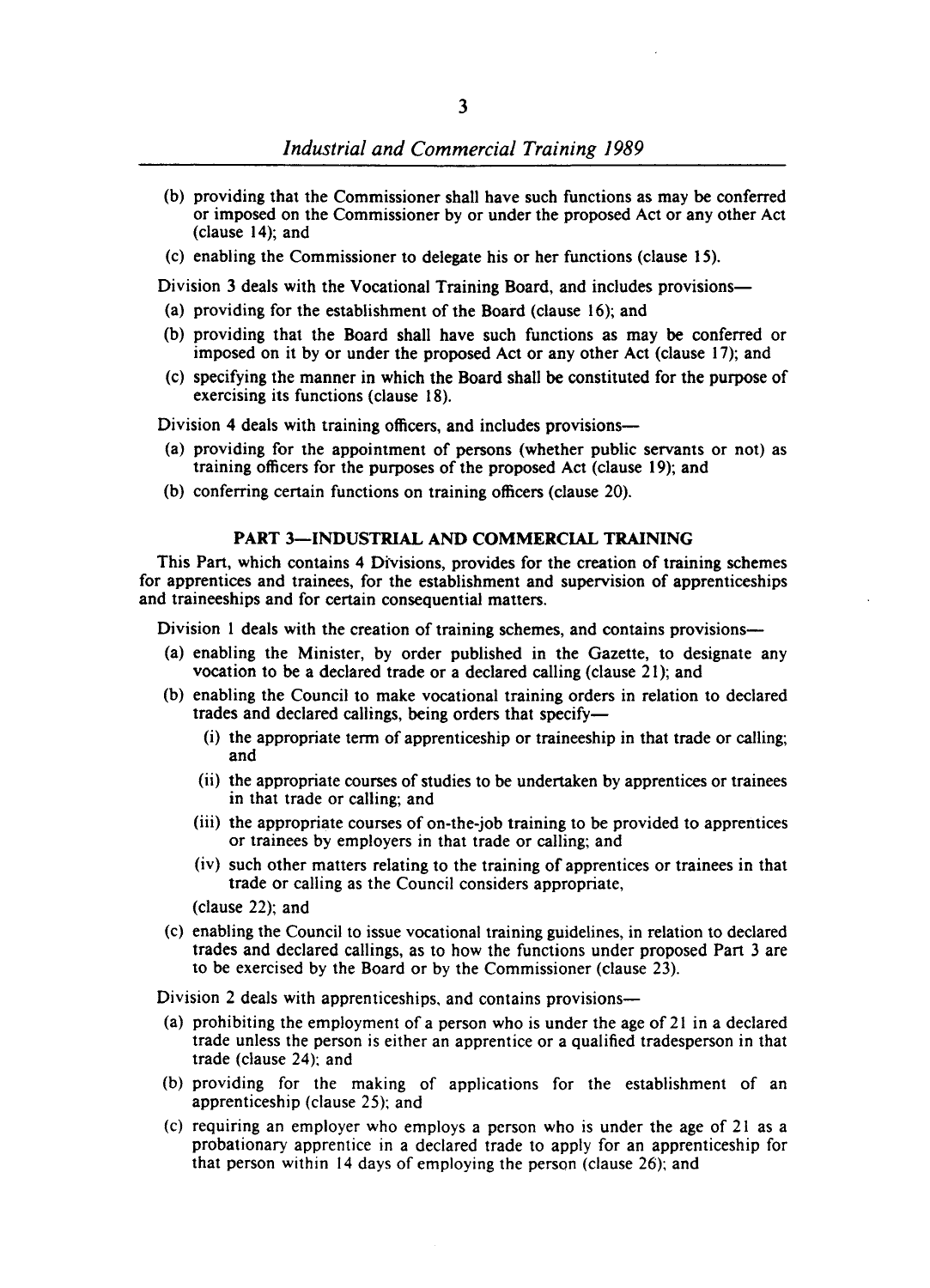- (d) providing for the determination, by the Commissioner or by the Board, of applications for the establishment of apprenticeships (clause 27); and
- (e) requiring notice of any such determination, together with indentures (where appropriate), to be sent to the applicant (clause 28); and
- (f) specifying at what time an apprenticeship shall be taken to have come into effect (clause 29); and
- (g) enabling the Commissioner to direct that an apprenticeship be taken to have come into effect notwithstanding that an appropriate application has not been made or that the relevant indentures have not been duly executed (clause 30); and
- (h) specifying that the conditions of an apprenticeship shall, unless modified by a vocational training direction, be the conditions set out in the relevant vocational training order (clause 31); and
- (i) enabling the making of vocational training directions, by the Commissioner or by the Board, that have the effect of modifying the conditions of a particular apprenticeship (clause 32); and
- (j) providing that time spent by an apprentice as a probationary apprentice in a declared trade shall be taken to form part of the apprentice's term of apprenticeship in that trade (clause 33); and
- (k) specifying the minimum rate of remuneration that is to apply to apprentices who are of or above the age of 21 and in respect of whom there is no industrial award or industrial agreement under which such a rate is set (clause 34); and
- (I) specifying the extent to which employers and apprentices are to be bound by an apprenticeship (clause 35); and
- (m) specifying the duties imposed on employers and apprentices under an apprenticeship (clause 36); and
- (n) making provision with respect to the courses of study to be undertaken by apprentices (clause 37); and
- (0) providing for the assignment of indentured apprenticeships (clause 38); and
- (p) providing for the cancellation and suspension, by consent of the employer and of the apprentice, of an apprenticeship (clause 39); and
- (q) providing for the variation, by the Commissioner or by the Board, of an apprenticeship (clause 40); and
- (r) specifying the consequences on an apprenticeship of the death of the apprentice's employer (clause 41); and
- (s) specifying the consequences on an apprenticeship of a change in the composition of a partnership by which the apprentice is employed (clause 42); and
- (t) providing for the issue of a craft certificate, or a certificate of proficiency, to an apprentice who completes an apprenticeship (clause 43).

Division 3 deals with traineeships, and contains provisions-

- (a) providing for the making of applications for approval of an employer as a recognised trainee employer in a declared calling (clause 44); and
- (b) providing for the establishment of traineeships between recognised trainee employers and their employees (clause 45); and
- (c) providing for the making of applications for the establishment of a traineeship by the Commissioner or by the Board (clause 46); and
- (d) requiring notice of the determination of any such application, together with indentures (where appropriate), to be sent to the applicant (clause 47); and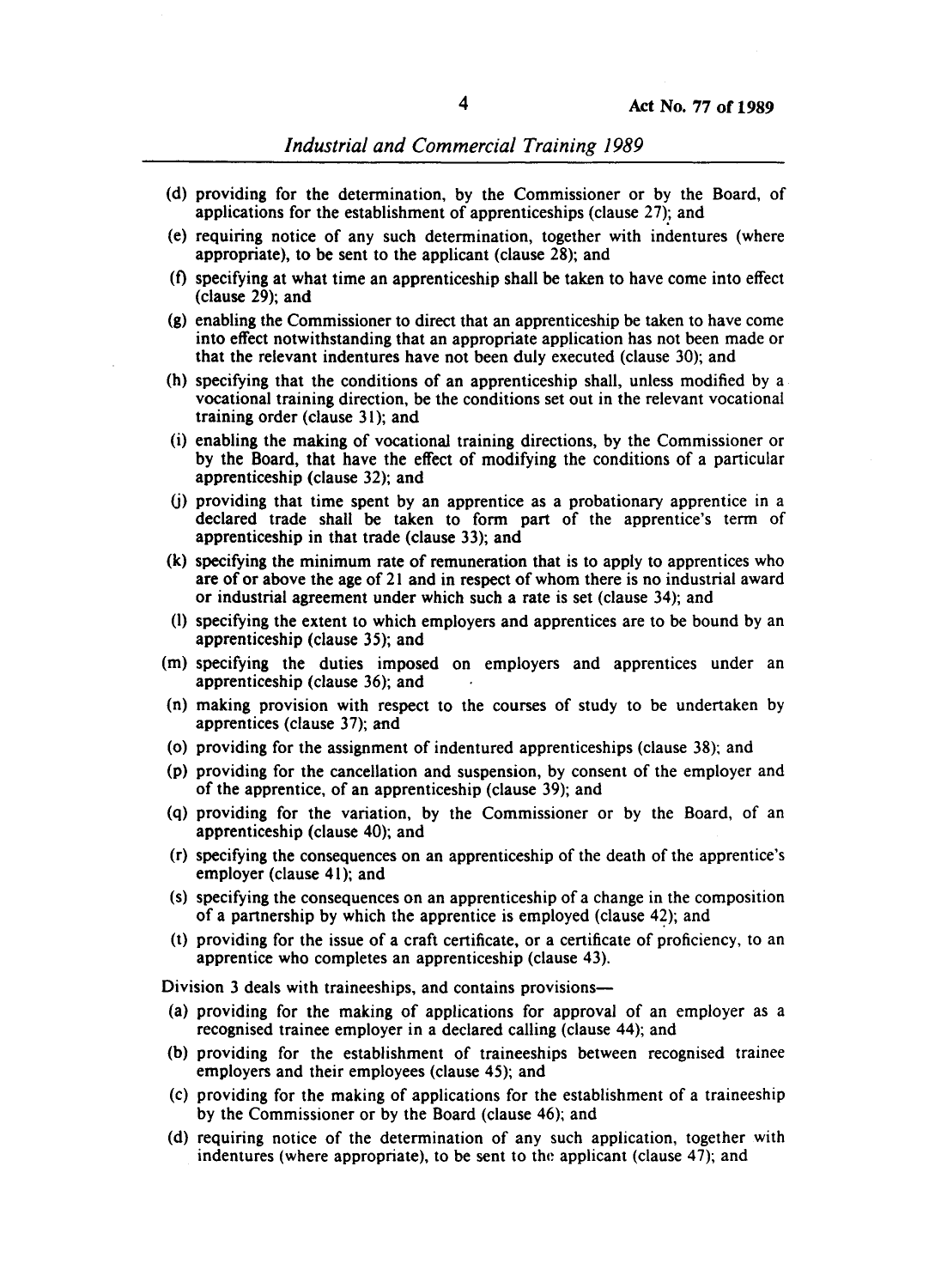- (e) specifying at what time a traineeship shall be taken to have come into effect (clause 48); and
- (t) specifying that the conditions of a traineeship shall, unless modified by a vocational training direction, be the conditions set out in the relevant vocational training order (clause 49); and
- (g) enabling the making of vocational training directions, by the Commissioner or by the Board, that have the effect of modifying the conditions of a particular traineeship (clause 50); and
- (h) providing that time spent by a trainee in a declared calling in working as a trainee before a traineeship is established shall be taken to form part of the trainee's term of traineeship in that calling (clause 51); and
- (i) specifying the minimum rate of remuneration that is to apply to trainees who are of or above the age of 21 and in respect of whom there is no industrial award or industrial agreement under which such a rate is set (clause 52); and
- (j) specifying the extent to which employers and trainees are to be bound by a traineeship (clause 53); and
- (k) specifying the duties imposed on employers and trainees under a traineeship (clause 54); and
- (1) making provision with respect to the courses of study to be undertaken by trainees (clause 55); and
- (m) providing for the assignment of traineeships (clause 56); and
- (n) providing for the cancellation, by consent of the employer and the trainee, of a traineeship (clause 57); and
- (0) providing for the variation, by the Commissioner or by the Board, of a traineeship (clause 58); and
- (p) specifying the consequences on a traineeship of the death of the trainee's employer (clause 59); and
- (q) specifying the consequences on a traineeship of a change in the composition of a partnership by which the trainee is employed (clause 60); and
- (r) providing for the issue of a certificate of completion, or a certificate of proficiency, to a trainee who completes a traineeship (clause 61).

Division 4 deals with general matters relating to apprentices and trainees, and includes provisions-

- (a) specifying that the participation by a person who is under the age of 18 in an apprenticeship or traineeship shall, for the purposes of the Minors (Property and Contracts) Act 1970, be taken to be, in the absence of evidence to the contrary, for the benefit of the person (clause 62); and
- (b) prohibiting certain actions calculated to induce a person to enter into an apprenticeship or traineeship (clause 63); and
- (c) prohibiting the employment of probationary apprentices otherwise than in accordance with the relevant vocational training order (clause 64).

#### PART 4-PROCEEDINGS BEFORE THE VOCATIONAL TRAINING BOARD WITH RESPECT TO DISPUTES AND DISCIPLINARY MATTERS

This Part, which contains 3 Divisions, deals with the way in which complaints concerning apprentices and trainees. and their employers, may be made and with the way in which such complaints should be heard and determined.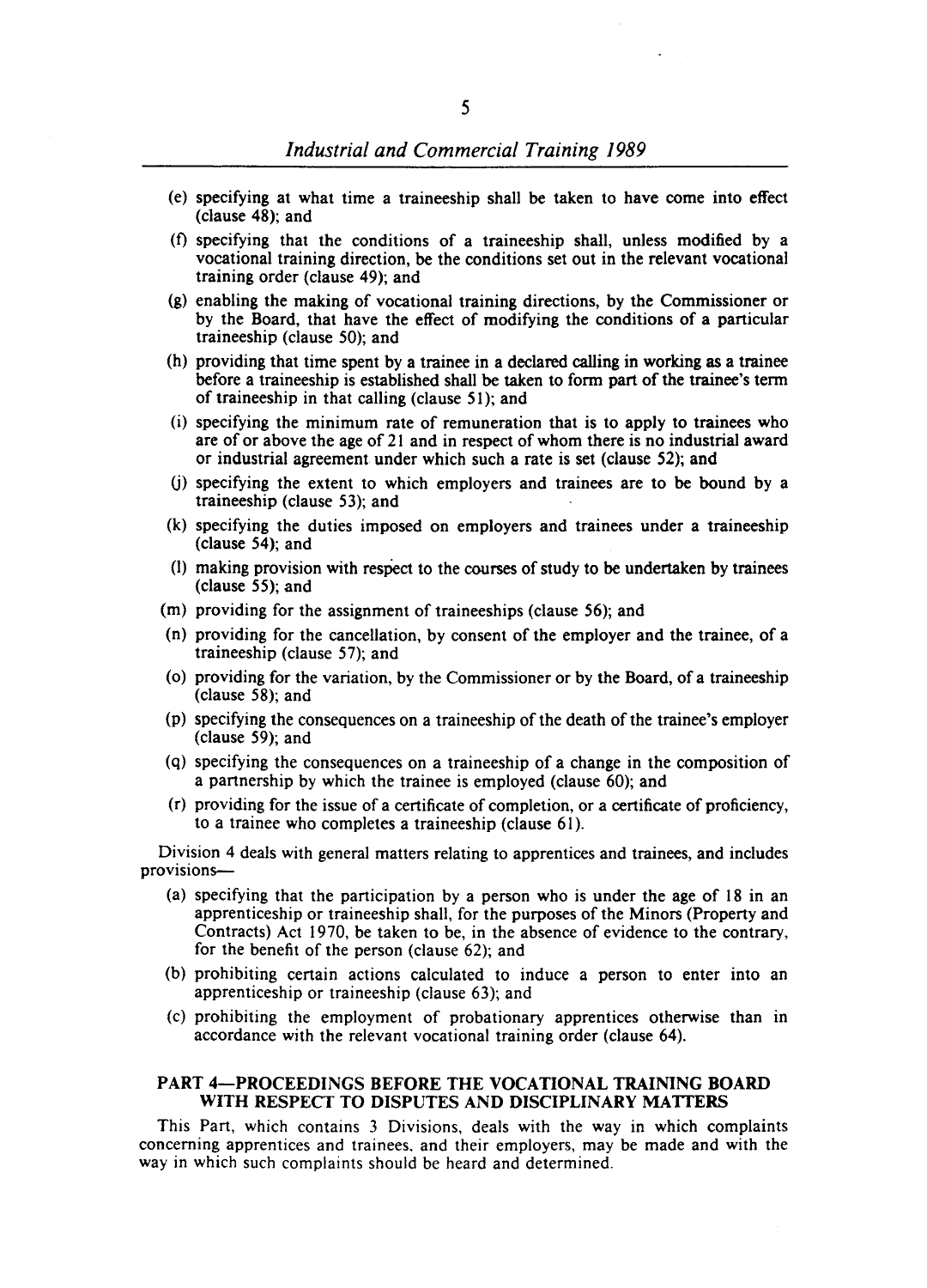*Industrial and Commercial Training 1989* 

Division 1 deals with the making of complaints, and contains provisions-

- (a) providing for the making of complaints and specifying the grounds on which complaints may be made (clause 65); and
- (b) requiring the Commissioner to refer a complaint to the Board if he or she is satisfied that there is substance to the complaint (clause 66); and
- (c) enabling the Commissioner to suspend an apprenticeship or traineeship if he or she is satisfied that the gravity of the complaint warrants such action being taken (clause 67); and
- (d) requiring the Board to fix a time and place for the hearing of a complaint and to notify the parties to the relevant apprenticeship or traineeship of the time and place so fixed (clause 68); and
- (e) specifying which persons are to be parties to the hearing of a complaint (clause 69).

Division 2 deals with the hearing of complaints, and includes provisions-

- (a) providing that hearings are to be conducted in an informal manner and are to be heard in private (clause 70); and
- (b) restricting the right of the parties to a hearing to be legally represented (clause 71); and
- (c) enabling the Board to require the attendance of witnesses and the production of documents (clause 72); and
- (d) enabling the Board to require a witness to answer questions, subject to the proviso that a witness will not be required to answer a question where the answer could incriminate the witness (clause 73); and
- (e) penalising witnesses who refuse to attend or to produce documents in accordance with such a requirement (clause 74); and
- (t) entitling a witness to payment of allowances and expenses in accordance with a scale to be fixed by the regulations under the proposed Act (clause 75); and
- (g) enabling the Board to adjourn a hearing (clause 76); and
- (h) penalising persons who misconduct themselves at hearings (clause 77); and
- (i) providing that each party to a hearing must bear his or her own costs in relation to the hearing (clause 78).

Division 3 deals with the determination of complaints, and includes provisions—

- (a) requiring the Board, before determining a complaint that has been made by one of the parties to an apprenticeship or traineeship, to encourage the parties to the apprenticeship or traineeship to come to a settlement on the matters in dispute (clause 79); and
- (b) specifying the determinations that the Board may make in respect of complaints heard by it (clause 80).

#### PART 5-RECOGNITION OF OTHER TRADE QUALIFICATIONS

This Part deals with the recognition of trade qualifications obtained otherwise than under the proposed Act, and includes provisions-

- (a) enabling the Board to recognise certain service training and apprenticeships conducted by the Defence Force (clause 81); and
- (b) enabling the Board to recognise other trade qualifications obtained elsewhere than in New South Wales (clause 82); and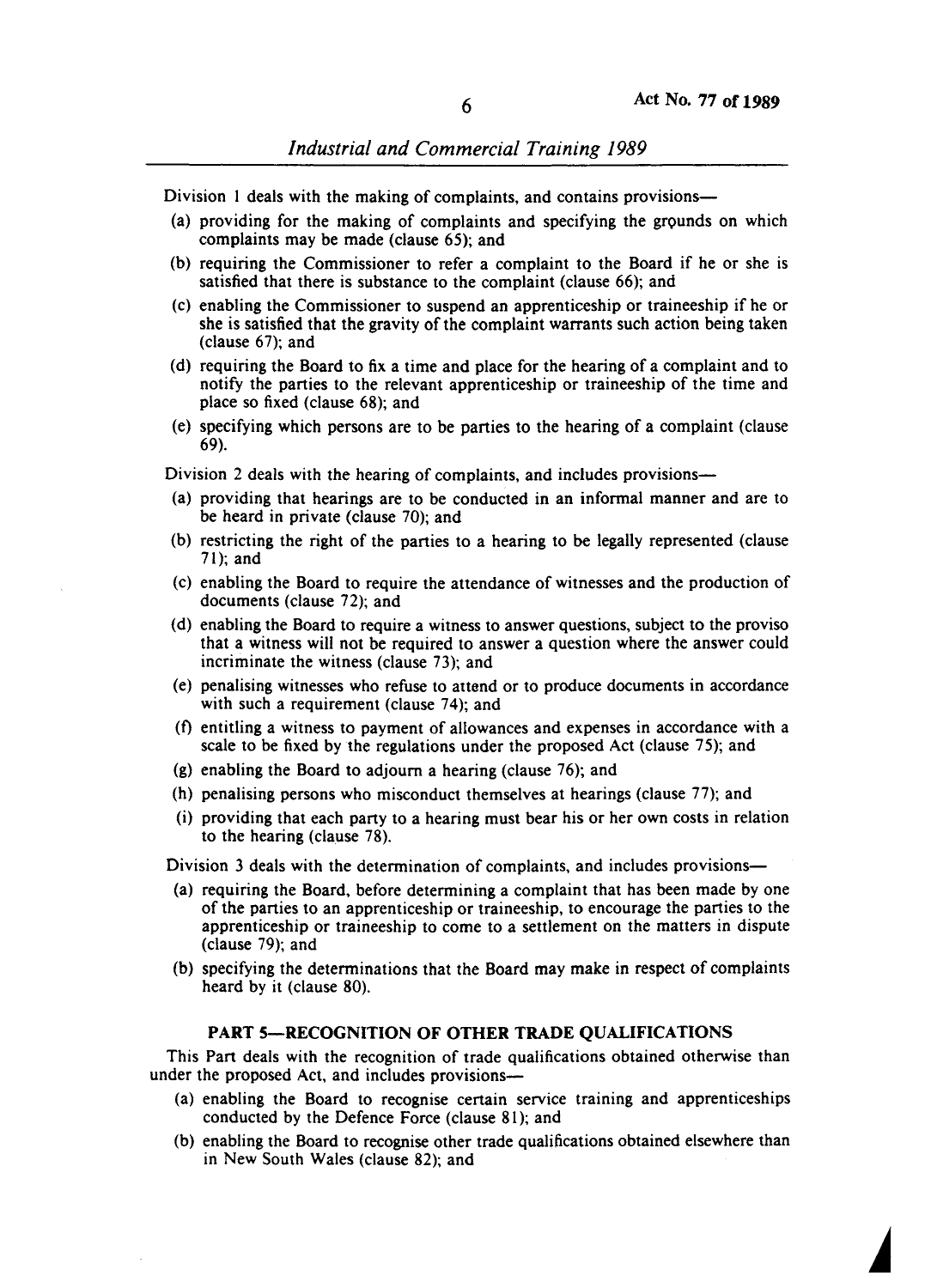(c) enabling the Board to recognise, on an individual basis, the qualifications or experience obtained by a person in a particular trade (clause 83).

#### PART 6-REVIEW AND APPEALS

This Part, which contains 2 Divisions, deals with the review of decisions made under or for the purposes of the proposed Act and with the making of appeals against certain decisions.

Division I contains a provision enabling the Council to hear and determine any matter arising under proposed Part 3 or 5 that has been referred to it for determination, whether at the instance of the Council or of the Board (clause 84).

Division 2 deals with the making of appeals, and contains provisions-

- (a) constituting an Appeal Panel consisting of at least 3 persons, of whom-
	- (i) at least I shall be an officer of the Department of Industrial Relations and Employment appointed by the Secretary of that Department; and
	- (ii) at least I shall be a person appointed by the Minister to represent employers; and
	- (iii) at least I shall be a person appointed by the Minister to represent employees, (clause 85); and
- (b) enabling appeals to be made to the Appeal Panel in respect of certain specified matters (clause 86); and
- (c) specifying the manner in which the Appeal Panel shall be constituted for the purpose of hearing and determining an appeal made to it (clause 87); and
- (d) providing for the manner in which appeals shall be heard by the Appeal Panel and specifying the effect that shall be given to its determinations (clause 88).

#### PART 7-MISCELLANEOUS

This Part deals with miscellaneous matters, and contains provisions-

- (a) conferring powers of entry, search and seizure on training officers in respect of any premises or place in or on which a declared trade or declared calling is being conducted (clause 89); and
- (b) providing for the issue of search warrants in respect of premises and places generally for the purpose of investigating alleged contraventions of the proposed Act.{c1ause 90); and
- (c) penalising persons who obstruct training officers in the exercise of their functions under the proposed Act (clause 91); and
- (d) prohibiting persons from giving false or misleading information in any application under the proposed Act (clause 92); and
- (e) prohibiting the disclosure of certain business information obtained in connection with the administration of the proposed Act (clause 93); and
- (t) providing that proceedings for offences against the proposed Act or the regulations under it shall be dealt with summarily before an industrial magistrate or before a Local Court constituted by a Magistrate, but that such proceedings are not to be commenced otherwise than by or on behalf of the Minister or the Commissioner (clause 94); and
- (g) providing for the manner and form in which applications to the Commissioner or to the Board shall be made and in which service of notices by the Commissioner shall be effected (clause 95); and